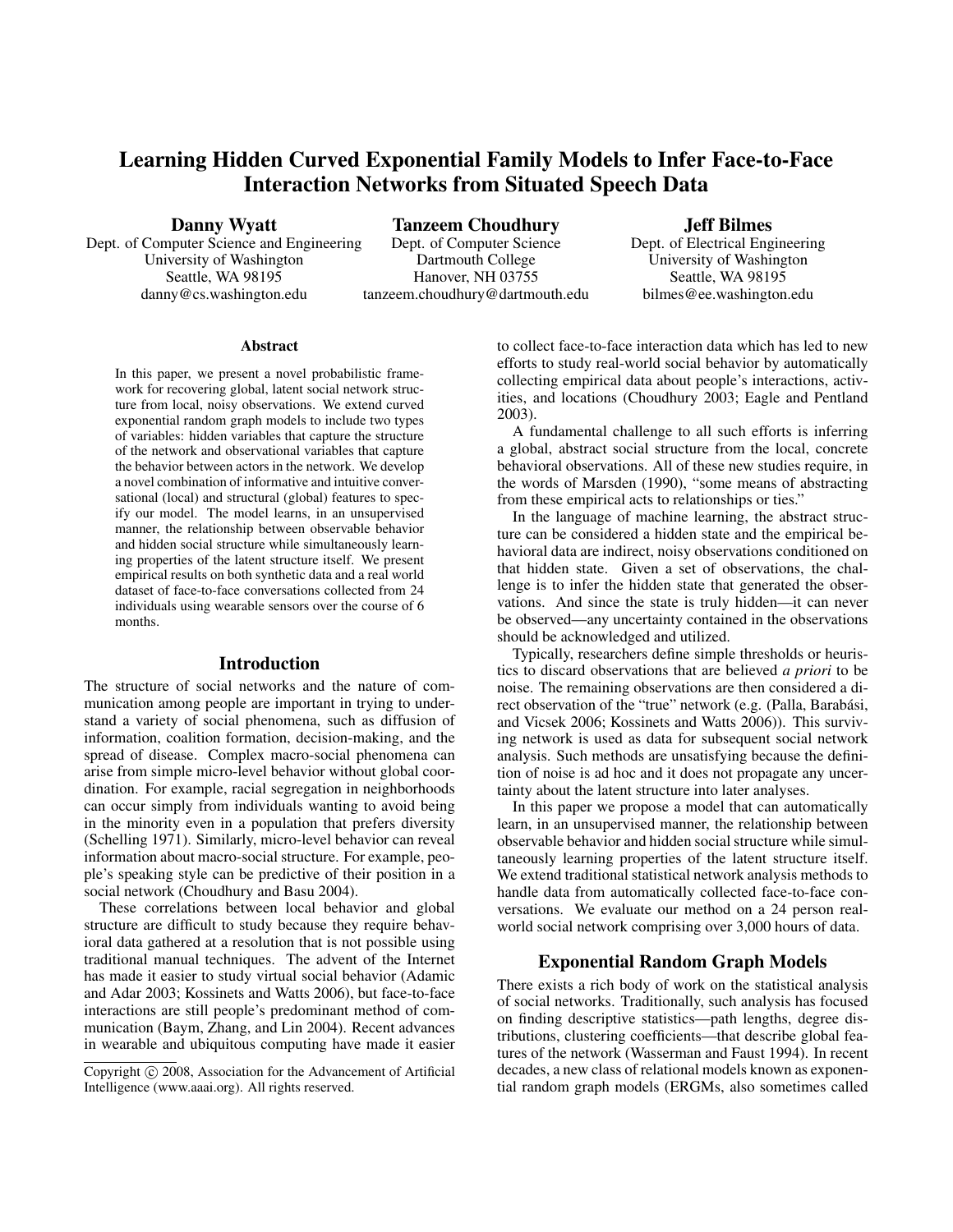p-star models) has been developed (Frank and Strauss 1986; Wasserman and Pattison 1996; Robins et al. 2007). ERGMs depart from traditional descriptive models by considering a social network as a realization of a set of random variables, one variable for each potential edge in the network.

Given an observed network, ERGMs estimate the parameters of an exponential family model that describes the joint distribution of the edge variables. The probability distribution takes the form (typical for exponential families) of a log-linear combination of features and weights:

$$
p(\mathbf{Y} = \mathbf{y}) = \frac{1}{Z_{\eta}} e^{\eta^{\mathsf{T}} \phi(\mathbf{y})}
$$
 (1)

Y are the variables representing edges in the graph,  $\phi$  are feature functions defined on y,  $\eta$  is a vector of weights to be learned, and  $Z_n$  is a normalizing constant. The features are deterministic functions (or statistics) of the variables and they define conditional independence assumptions between variables.

As with all exponential families, these models have the property that the gradient of their log-likelihood is equal to the difference between the observed features and the expected features:

$$
\frac{\partial}{\partial \eta_i} \log p(\mathbf{y}) = \phi_i(\mathbf{y}) - E_{\boldsymbol{\eta}} \left[ \phi_i(\mathbf{y}) \right] \tag{2}
$$

which is clearly maximized when the expectation equals the observed data.

For an example, consider a basic model with just two features: (i) the total number of edges in the network and (ii) the number of triangles. The edges feature models network density and the triangles term models an intuitive notion of transitivity: people form ties with friends of their friends. In this model, two ties are conditionally independent (given all other ties) if they have no person in common. This independence assumption corresponds to an intuition about the processes that create social networks: a social network is formed by people making local decisions about their ties to others.

The strength of these models lies in their ability to capture the structural dependencies in a probabilistic manner. Properties of the network can then be interpreted in terms of how they affect the network's probability. In the example above, assume that a negative weight is learned for density and a positive weight for transitivity. That would mean that, everything else being equal, it is unlikely for an edge to be added to the network unless that edge completes a triangle.

ERGMs can be represented by undirected graphical models that contain a node for each variable and a clique or set of cliques for each feature. If a model has  $p$  features, then  $\phi(y)$  and  $\eta$  are points in *p*-dimensional spaces.

In the simple example this dimensionality is clearly two, but—as the conditional independence assumption would suggest—there are more than two cliques in the graphical model. For this example, the two features can be represented by an expanded set of separate indicator features that have their weights constrained to be equal. If there are  $n$  people in the social network, the expanded feature set would have  $\binom{n}{2}$  indicator variables for each edge and  $\binom{n}{3}$  indicator features for each possible triangle  $(p = {n \choose 2} + {n \choose 3})$ . The weights

for the edge indicators would be tied and the weights for the triangle indicators would be tied.

Tying weights so that they must be equal is a special case of putting a linear constraint on the components of  $\eta$ . Any set of q linear constraints,  $q < p$ , on  $\eta$  can be represented by a  $p \times q$  matrix **A**, so that  $\eta = \mathbf{A}\theta$ , where  $\theta$  is a qdimensional vector. This effectively reduces the number of parameters from  $p$  to  $q$ . The number of features can similarly be reduced by redefining the feature function to be  $\phi'(y) =$  $\mathbf{A}^{\mathsf{T}}\phi(\mathbf{y})$ . The likelihood then becomes  $p(\mathbf{y}) = \frac{1}{Z_{\theta}}e^{\theta^{\mathsf{T}}\phi'(\mathbf{y})}$ . (Clearly, this has the same form as Equation 1 and thus its gradient takes the same form as Equation 2.)

In this regard, ERGMs belong to a long tradition of graphical models that employ repeated features with tied parameters: from time-homogeneous Markov chains (Shannon and Weaver 1949) to HMMs (Baum and Petrie 1966) and DBNs (Dean and Kanazawa 1988), to CRFs (Lafferty, McCallum, and Pereira 2001), RMNs (Taskar, Abbeel, and Koller 2002), and Markov logic (Domingos et al. 2008).

In the example model,  $q = 2$  and **A** is an  $\left(\binom{n}{2} + \binom{n}{3}\right) \times 2$ matrix. The first column of **A** contains  $\binom{n}{2}$  ones and  $\binom{n}{3}$  zeros, and the second column contains  $\binom{n}{2}$  zeros and  $\binom{n}{3}$  ones.  $A^{\mathsf{T}}\phi(\mathbf{y})$  results in a 2 × 1 vector whose first component is the number of edges in the graph and whose second component is the number of triangles. And thus the model has been reduced back to its original two features.

Despite the rich theory behind ERGMs, parameter learning has proven to be difficult due to a problem known as model degeneracy. Models are considered degenerate if only a small set of parameter values lead to plausible networks. Slight changes in the parameter values of a degenerate model can cause it to put all of its probability on almost entire empty or entirely complete networks. This can result in inferences that render the observed data extremely unlikely and can cause parameter estimation using Markov Chain Monte Carlo procedures not to converge. A full discussion of the potential pitfalls are beyond the scope of this paper, but for a detailed analysis see (Handcock 2003) and (Snijders 2002).

### Curved Exponential Random Graph Models

Recently, (Snijders et al. 2006) proposed a new set of features for ERGMs that avoids degeneracy but at the price of using more complicated features. These new features involve "buried" parameters that must be set through crossvalidation outside of the normal parameter learning process. An example of a such a feature is the geometrically weighted sum of all actors' degrees. To model (just) that feature,  $\phi(\mathbf{y})$ would be the complete degree histogram for the network. A would contain a sequence of geometrically diminishing coefficients (instead of only ones and zeros). The geometrically weighted sum would then be  $A^{\mathsf{T}}\phi(y)$ . The buried parameter in this example is the rate at which the coefficients in A diminish. That rate must be fixed in advance, and can only be learned through external cross validation.

To make those buried parameters part of ordinary learning, Hunter and Handcock (2006) have proposed using a curved exponential family model.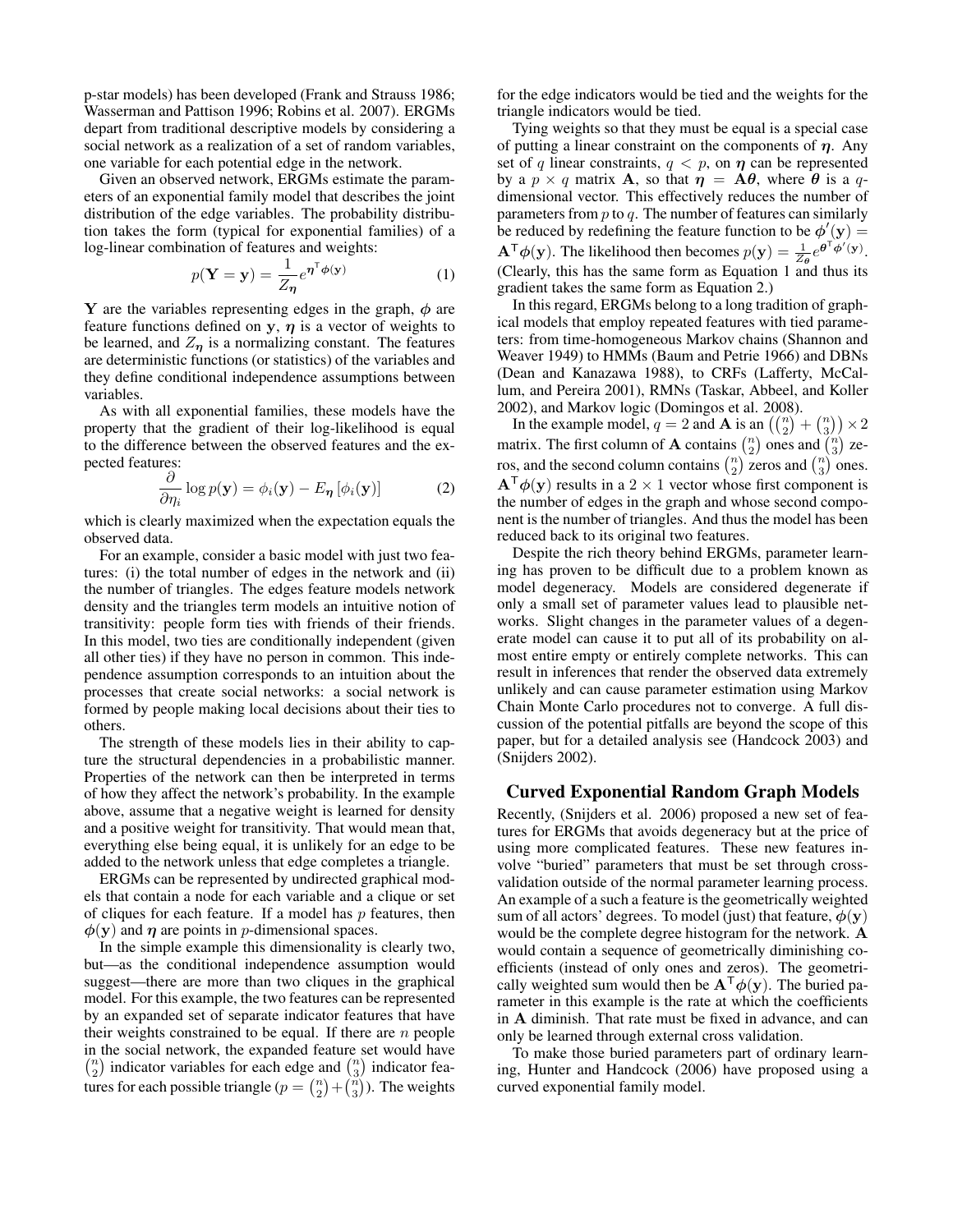A curved exponential family allows the constraints on  $\eta$ to be non-linear. In that case,  $\eta$  is redefined as a non-linear function mapping a point  $\theta$  in q-dimensional space to a point  $\eta(\theta)$ in p-dimensional space. The points  $\theta \in \Theta$  then define a q-dimensional curved manifold in p-dimensional space and thus models defined in a such a way are called curved exponential families. The likelihood for a curved exponential family is written as

$$
p(\mathbf{Y} = \mathbf{y}) = \frac{1}{Z} e^{\boldsymbol{\eta}(\boldsymbol{\theta})^{\mathsf{T}} \boldsymbol{\phi}(\mathbf{y})}
$$
(3)

and the gradient of the log likelihood is

$$
\frac{\partial}{\partial \theta_i} \log p(\mathbf{y}) = \nabla_{\boldsymbol{\eta}}^{\mathsf{T}} (\phi_i(\mathbf{y}) - E[\phi_i(\mathbf{y})]) \tag{4}
$$

where  $\nabla_{\eta}$  is the Jacobian of  $\eta$ : the  $p \times q$  matrix of partial derivatives of  $\eta$  with respect to  $\theta$ . For more on curved exponential families see (Efron 1978).

This new formulation, known as curved ERGMs (CERGMs) has led to better performance during learning than linear ERGMs. Additionally, CERGMs have the benefit of continuing to use intuitive features while also learning interesting aspects of those features. Continuing the example, the geometrically weighted degree feature captures the intuition that a person experiences a diminishing rate of return in adding more and more ties. By learning the geometric rate parameter, we can discover exactly how that rate of return diminishes for the population being studied.

### Features for CERGMs

The simple counts used in ERGMs to model social ties can lead to model degeneracy (Handcock 2003), but they often also do not fully capture the intuitions that motivated the features. For example, one expects social networks to exhibit transitivity, but only up to a point. Networks do not eventually become their complete transitive closures.

To model more nuanced notions of social processes, (Snijders et al. 2006) replaced simple counts with geometrically weighted sums. We take three of those features for our model: the geometrically weighted degree distribution (GWD), the geometrically weighted edgewise shared partner distribution (GWESP) and the geometrically weighted dyadwise shared partner distribution (GWDSP).

For an  $n$  actor network, these three features (as defined by (Hunter 2007)) all take a similar form:

$$
f\left(\mathbf{H}(\mathbf{y}), \theta_{r}^{\mathbf{H}}\right) = e^{\theta_{r}^{\mathbf{H}}} \sum_{i=1}^{n-1} \left[1 - \left(1 - e^{-\theta_{r}^{\mathbf{H}}}\right)^{i}\right] H_{i}(\mathbf{y}) \quad (5)
$$

where  $H(y)$  is a histogram describing the empirical distribution of some statistic of the network y. Each feature of this form seen as a sum of geometrically diminishing weights reflecting an intuition about diminishing rates of return multiplied by a fundamental statistic. A separate multiplicative weight  $\theta_w^H$ —which can be positive or negative is learned for each feature so that the complete model is a linear weighted combination of these features.

For the GWD,  $\theta_r^{\mathbf{H}} = \theta_r^{\mathbf{D}}$  and  $\mathbf{H}(\mathbf{y}) = \mathbf{D}(\mathbf{y})$ , the degree histogram of the network, where  $D_i(\mathbf{y})$  is the count of actors in the network with degree  $i$ . Intuitively, this feature models

a geometrically diminishing increase in the probability that any node will increase its degree.

For the GWESP,  $\theta_r^{\mathbf{H}} = \theta_r^{\mathbf{T}}$  and  $\mathbf{H}(\mathbf{y}) = \mathbf{T}(\mathbf{y})$ , the edgewise shared partners histogram, where  $T_i(\mathbf{y})$  is the number of ties in the network where the actors involved in that tie have mutual ties to  $i$  other actors. (In other words, the number of ties that form the base of exactly  $i$  triangles.) Similar to the GWD, this models the intuition that two friends will have the same mutual friends but that the value of adding a new mutual friend will gradually diminish.

For the GWDSP,  $\theta_r^{\mathbf{H}} = \theta_r^{\mathbf{S}}$  and  $\mathbf{H}(\mathbf{y}) = \mathbf{S}(\mathbf{y})$ , the dyadwise shared partner histogram, where  $S_i(\mathbf{y})$  is the number of unconnected pairs of actors in the network with mutual ties to  $i$  other actors. It models the probability that two individuals with mutual friends are likely to not be friends.

In (Snijders et al. 2006) each of these three weighted sums defined a single feature to be used in the model. So a model that used just these three features would have  $\phi(\mathbf{y}) = [f(\mathbf{D}(\mathbf{y}), \theta_r^{\mathbf{D}}), f(\mathbf{S}(\mathbf{y}), \theta_r^{\mathbf{S}}), f(\mathbf{T}(\mathbf{y}), \theta_r^{\mathbf{T}})].$  Each feature has a multiplicative weight associated with it, but the geometric rate parameters are buried.

(Hunter and Handcock 2006) redefine these features using the CERGM framework. If the three sums above are replaced by the larger set of fundamental statistics (the histograms, so  $\phi(y) = [D(y), S(y), T(y)]$  and the weights learned for this larger set of features are constrained to be geometrically diminishing, then the model becomes a curved exponential family where  $p$  is the number of statistics and  $q$ is the number of  $\theta$ 's. The reformulation allows the model to learn the geometric rate parameter directly while maintaining the parsimonious description of the likelihood.

The weights that are learned for these features retain their socially intuitive interpretations. Specifically, for any feature parameterized as above, if  $\theta_w^H$  is its multiplicative weight and  $\theta_r^H$  is its geometric rate parameter, then  $\theta_w^{\mathbf{H}}(1 - e^{-\theta_r^{\mathbf{H}}})^k$  is the log odds ratio for moving an observation from bin k to bin  $k + 1$ . This means that the learned parameters can still be used to state useful properties of the social process that formed the network. Additionally, other features that are functions of these statistics can be incorporated into the model by incorporating their weights into the function  $\eta$  without increasing the number of statistics  $(p)$ . For example, network density can be computed from the degree distribution as  $\sum_i \frac{1}{2} D_i(\mathbf{y})$ . (Hunter 2007) provides a thorough history and derivation of these features.

### Hidden CERGMs to Infer Latent Networks

All work to date with CERGMs assumes that the network is fully observed during learning (Hunter 2007). Even for ERGMs, we are aware of only one other paper that learns the hidden structure from noisy observations (Guo et al. 2007).

Due to their probabilistic nature, it is straightforward to extend CERGMs to handle noisy observations. By treating the network itself as hidden, we can marginalize it out and consider only the marginal likelihood of the observations. Let x be the observed interaction behavior for all nodes  $n$ and let y be realizations of graphs. The marginal likelihood of x can be written as: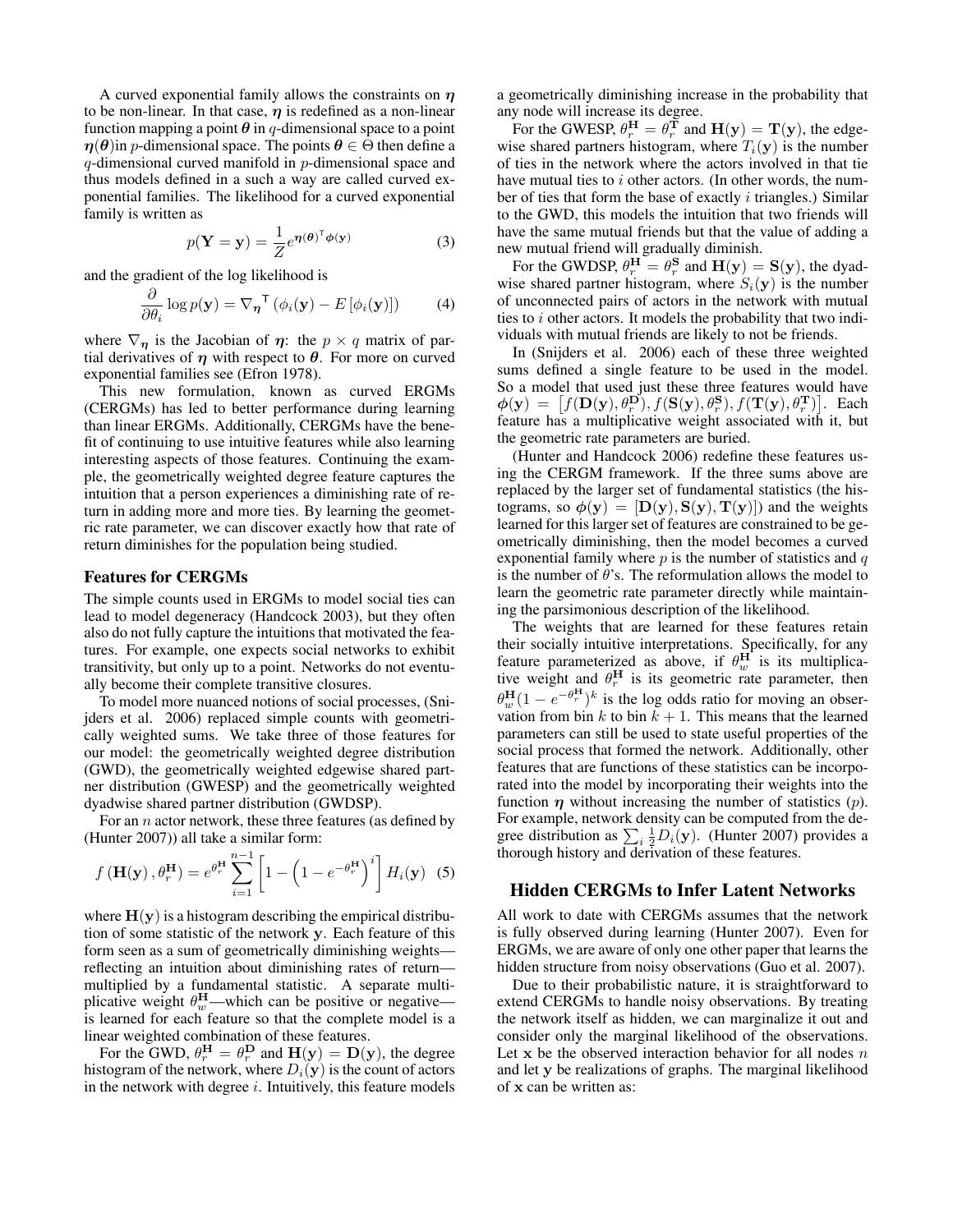$$
p(\mathbf{X} = \mathbf{x}) = \frac{1}{Z_{\theta}} \sum_{\mathbf{y}} e^{\eta(\theta)^{\mathsf{T}} \phi(\mathbf{x}, \mathbf{y})}
$$
(6)

# Capturing Social Activity via Conversational Features

In our model the x represent data about face-to-face conversations. Specifically, for any pair  $(i, j)$  we observe two variables:  $c_{ij}$ , the amount of time that i and j spend in conversation, and  $o_{ij}$  the total amount of time observed for i and j.  $t_{ij} = c_{ij}/o_{ij}$  is the proportion of time that i and j spend in conversation.

We define two features that relate the proportion of time two people spend in conversation to the probability of a tie between them existing in the latent network. Similar to the structural features above, we model the intuition that spending more time in conversation increases the probability of a tie, but with ever diminishing returns. This intuition is captured using geometrically weighted features similar to GWD, GWESP, and GWDSP. We use two such features:

$$
c(\mathbf{C}(\mathbf{x}, \mathbf{y}), \theta_r^{\mathbf{C}}) = e^{\theta_r^{\mathbf{C}}} \sum_{i=1}^v \left[ 1 - \left( 1 - e^{-\theta_r^{\mathbf{C}}} \right)^i \right] C_i(\mathbf{x}, \mathbf{y})
$$
(7)

$$
n(\mathbf{N}(\mathbf{x}, \mathbf{y}), \theta_r^{\mathbf{N}}) = e^{\theta_r^{\mathbf{N}}} \sum_{i=1}^{v} \left[ 1 - \left( 1 - e^{-\theta_r^{\mathbf{N}}} \right)^i \right] N_i(\mathbf{x}, \mathbf{y})
$$
\n(8)

The statistics  $C(x, y)$  and  $N(x, y)$  are histograms of pairs where the  $i$ -th bin counts how many pairs spent approximately  $i \times z$ % of their observed time in conversation and v is an arbitrary upper limit that specifies the maximum proportion of the total observed time that any pair could spend in conversation. For our data,  $z = 0.14\% \approx 3$  minutes for the pair with the largest  $o_{ij}$  and  $v = 180 \approx 25\%/0.14\%.$ Pairs are counted in the  $C(x, y)$  histogram if a tie exists between them and in the  $N(x, y)$  histogram if there is no tie between them. One expects the weights for  $C(x, y)$  to increase and then level off reflecting the reduced social utility in spending more and more time in conversation.

**Our model** In the model considered in this paper we use the three structural and two conversational features defined above. In addition, we include features for the density of the network and the global propensity of any pair to spend time in conversation. These two additional features can be incorporated into the weight function  $\eta$  without increasing the total number of statistics that need to be computed for the curved model in the p-dimensional space. The density can be computed from the degree histogram D, and the global propensity for conversation can be computed from both conversation histograms.

Concretely, if we let the  $n - 1$  bins of  $\mathbf{D}(\mathbf{y})$  be our first  $1 \ldots n-1$  features, the portion of  $\eta(\theta)$  that defines the mapping for the weights on  $D_i(\mathbf{y})$  is

$$
\eta_i(\boldsymbol{\theta}) = \left[\theta_d \frac{1}{2}i\right] + \left[\theta_w^{\mathbf{D}} e^{\theta_r^{\mathbf{D}}} [(1 - (1 - e^{-\theta_r^{\mathbf{D}}})^i]]\right]
$$
(9)

where  $\theta_d$  is the multiplicative weight for the density feature,  $\theta_w^{\mathbf{D}}$  and  $\theta_r^{\mathbf{D}}$  are the multiplicative weight and geometric

rate, respectively, for the GWD feature. The weights for the  $T_i(\mathbf{y})$  and  $S_i(\mathbf{y})$  statistics are defined similarly, but without the additional density weight.

If the k-th feature is the first bin of  $C(x, y)$ , then the portion of  $\eta(\theta)$  that constrains the weights of the v "tie exists" conversation histogram bins is

$$
\eta_k(\boldsymbol{\theta}) = [\theta_c i] + \left[\theta_w^{\mathbf{C}} e^{\theta_r^{\mathbf{C}}} [(1 - (1 - e^{-\theta_r^{\mathbf{C}}})^i]\right] \tag{10}
$$

where  $\theta_w^{\mathbf{C}}$  is the multiplicative weight for the "tie exists" conversation feature and  $\theta_r^{\{C\}}$  is its geometric rate parameter. The weights for the "no tie" histogram are defined similarly.

In addition to time spent in conversation we include one feature that attempts to capture preferential attachment between highly social people. Let  $t_i = \sum_j c_{ij} / \sum_j o_{ij}$  be the total proportion of time that  $i$  spends in conversation. In other words,  $t_i$  captures how prone to conversation—or chatty— $i$  is. This is a more behavioral observation of sociability than simple degree since it measures not how many people  $i$  interacts with but how much time  $i$  spends interacting.

Let  $t_{i\backslash j} = \sum_{k\neq j} c_{ik}/\sum_{k\neq j} o_{ik}$ .  $t_{i\backslash j}$  represents *i*'s baseline sociability for all partners other than j. Let  $m_t$  be the median sociability for all  $t_i$ . Each pair can be put in one of three pair-sociability categories:

(i) both are highly social:  $t_{i\setminus j} > m_t$  and  $t_{j\setminus i} > m_t$ ,

(ii) one is highly social, the other is not  $t_{i\setminus j} > m_t$  and  $t_{j\backslash i} \leq m_t$ , or

(iii) neither is highly social  $t_{i\setminus i} \leq m_t$  and  $t_{i\setminus i} \leq m_t$ .

From these categories we define six new features: the three counts of pair-sociability categories for pairs with a tie between them, and the three counts of pair-sociability categories for pairs with no tie between them.

Overall, the 431 dimensional  $\eta$  is represented using an 18 dimensional  $\theta$  in the curved model.

Learning and inference The maximum likelihood estimate (MLE) for a curved exponential model is the point  $\hat{\theta}$ that satisfies  $\nabla_{\bm{\eta}(\bm{\hat{\theta}})}^\textsf{T} \left( \phi_i(\mathbf{y}) - E_{\bm{\hat{\theta}}} \left[ \phi_i(\mathbf{y}) \right] \right) = 0.$  This makes learning possible using simple gradient ascent methods that move in the direction of greatest increase in likelihood.

The addition of hidden variables to our model means that computing the gradient requires computing two expectations: ∂

$$
\frac{\partial}{\partial \eta_i} = E_{\theta} \left[ \phi_i(\mathbf{y}) | \mathbf{x} \right] - E_{\theta} \left[ \phi_i(\mathbf{x}, \mathbf{y}) \right] \tag{11}
$$

We compute these expectations using MCMC, sampling y with x fixed to find the left term, and sampling both y and x to find the right term.

Since the log likelihood is not convex for models with hidden variables we use stochastic gradient ascent to find the MLE. We take one gradient step for each training network. Even with the CERGM features we found that learning could diverge if gradient steps moved too far beyond a realistic range of the parameters (Handcock 2003). To avoid this, we normalize the gradient by its norm so that no step will increase any weight by more than 1. We use a Gaussian prior to aid with regularization. All multiplicative weights have a mean of zero and unit variance. All rate weights have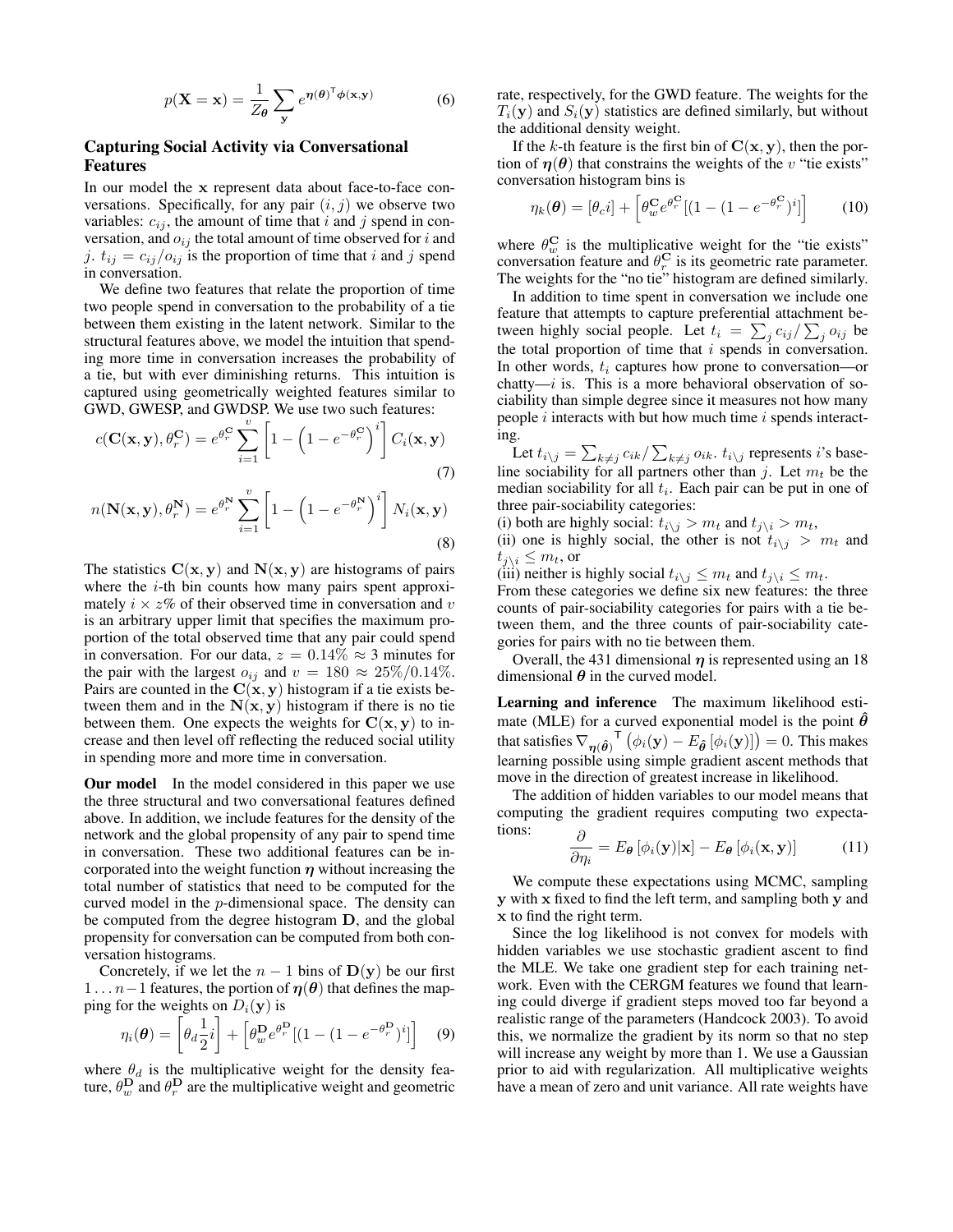

Figure 1: Distances from true to learned weights during learning.

a mean of 1 and variance of 0.5. The "edge on" conversation weight has a mean of 1, and the "edge off" weight has a mean of -1. Both have unit variance. The six pair-sociability features have means of 0 and unit variances.

Once the parameters have been learned, they can be used to infer the posterior distribution of the latent structure given the observations:  $p(y|x)$ . Any properties of the global social structure can be computed from that posterior. We believe that using the posterior will yield more plausible analyses of global properties since it carries through any uncertainty inherent in the observations. Furthermore, as mentioned above, the parameters themselves encode interpretable global properties—density, transitivity—of the latent network. By learning these parameters using the marginal likelihood of the observations, the parameter estimates will include any observational uncertainty.

### Experimental Results

We performed two sets of evaluations of our model: one on synthetic data and one on data gathered from a real social network.

Both evaluations take the same form. Each must learn the parameters for a 24 node network given 6 separate sets of noisy observations for that network. Each set of observations contains information about all of the  $\binom{24}{2} = 276$  pairs. We assume that all 6 observations were generated by a singled, fixed distribution and thus use all six observation sets to learn one set of parameters for the model specified above. Note that learning one set of parameters is not the same as learning a single latent structure. Each of the 6 observations may be generated by different latent networks. We only assume that all of the latent networks have the same global properties (density, transitivity, etc.).

After the parameters have been learned, they are used to sample from the posterior distribution for the latent social network of each of the 6 examples separately. The mean of the samples for each latent edge variable is interpreted as the posterior probability of that edge. A concrete realization of the posterior network can be had by fixing a threshold and assembling the network of all edges with posterior probability greater than that threshold.

### Synthetic Data

To test that our model is capable of recovering latent structure we ran it on a synthetic data set designed to simulate our



Figure 2: Solid lines are ROC curves for 6 synthetic data experiments. Dashed line indicates equal TPR and FPR.

Table 1: Mean performance on synthetic data at varying thresholds.

| threshold | Acc.  | True Pos. Rate | False Pos. Rate |
|-----------|-------|----------------|-----------------|
| 0.50      | 87.4% | 96.3%          | 15.2%           |
| 0.75      | 93.0% | 92.6%          | 6.9%            |
| 0.90      | 94.8% | 89.1%          | $3.6\%$         |
| 0.95      | 95.5% | 85.9%          | $1.7\%$         |

real data. We used weights that had been fit to actual data to generate synthetic tie and time in conversation variables. In the synthetic data we know both the true parameters and the true latent structure, so we can evaluate our technique in terms of how well it recovers the original parameters and how well it can infer the latent structure.

Figure 1 shows, for each gradient step in the learning procedure, both the Euclidean distance between the current learned weights and the true weights and an approximation of the Kullback-Leibler divergence between the two sets of weights. The expectation required for the KL divergence is estimated using only the 6 training examples, so the KL approximation is extremely coarse.

Figure 2 shows the ROC curves for all 6 examples. For a threshold  $t$ , the true positive rate is the number of edges with posterior mean greater than  $t$  that are in the true latent network, divided by the total number of edges in the true latent network. The false positive rate is the number of edges with mean greater than t that are *not* in the true network, divided by the total number of non-edges (unconnected pairs) in the true network. As  $t$  is raised, the true positive rate increases sharply while the false negative rate remains small. Table 1 shows specific values for aggregate accuracy, true positive rate, and false positive rate at 4 different thresholds. For example, at a threshold of 0.75, we can recover the latent structure with 93% accuracy while only suffering a 7% false positive rate. In the synthetic data, the model is able to recover the latent structure quite successfully.

#### The Social Network Dataset

We have collected a social network corpus that contains sensor-derived measurements of conversations occurring within a cohort of 24 subjects. All of the subjects were members of the incoming graduate class of a single department at a large research university. To collect data each subject wore a wearable sensing device containing 8 different sensors useful for detecting conversations, activities, and environmental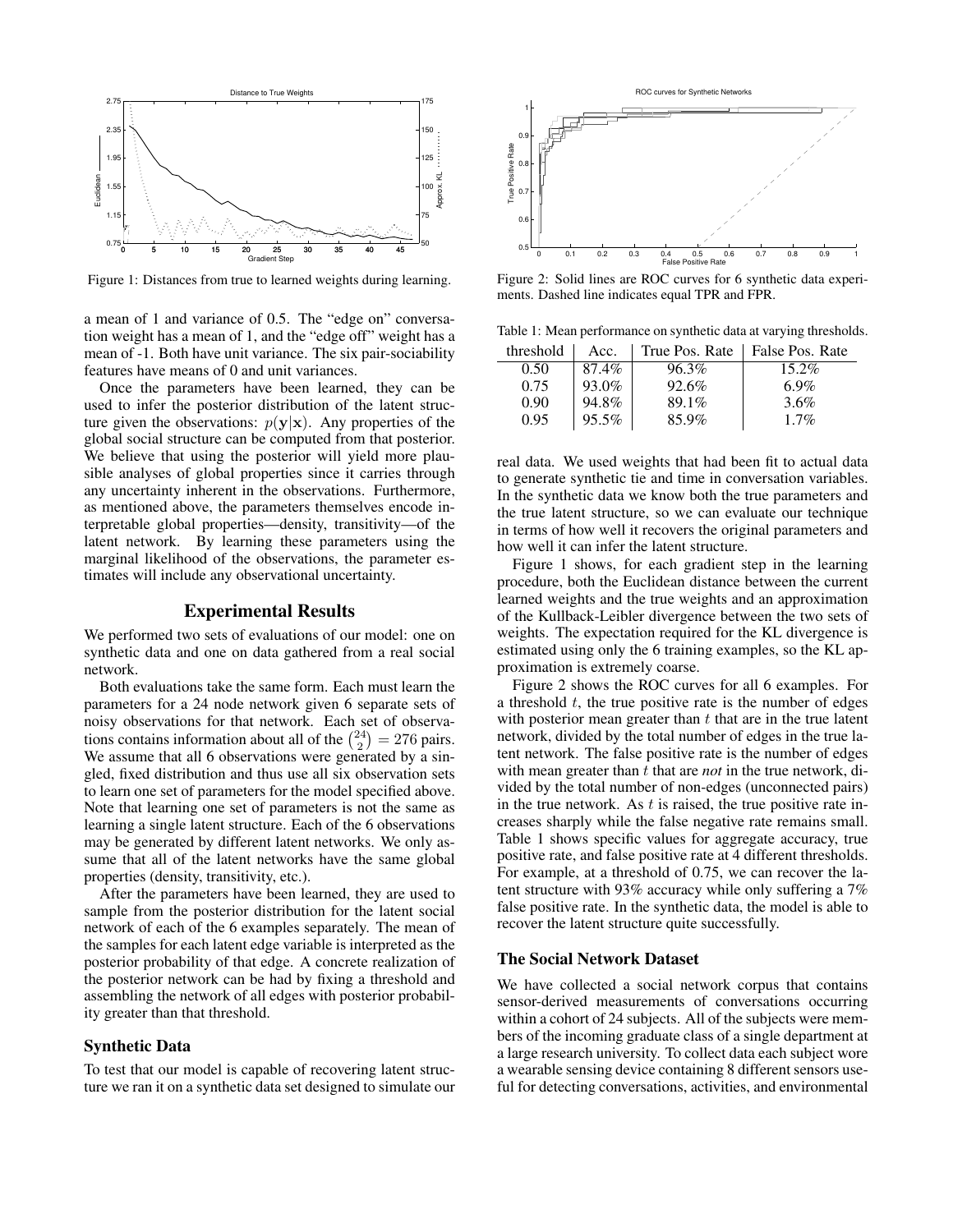

Table 2: Agreements between survey networks and random networks, raw conversation networks, and inferred conversation networks.

|          |        |       |          | Inferred - Random |          | Inferred - Raw |         | Raw - Random |          |
|----------|--------|-------|----------|-------------------|----------|----------------|---------|--------------|----------|
| Week     | Random | Raw   | Inferred | diff.             | p-value  | diff.          | p-value | diff.        | p-value  |
|          | 59.5%  | 61.6% | 71.7%    | $12.3\%$          | .0012    | $10.1\%$       | .0058   | $2.1\%$      | .3035    |
| $\gamma$ | 54.4%  | 62.9% | 69.6%    | $15.1\%$          | $1.2E-4$ | $6.7\%$        | .0493   | $8.5\%$      | .0214    |
|          | 51.1%  | 63.3% | 63.8%    | $12.7\%$          | .0013    | $0.4\%$        | .4578   | $12.3\%$     | .0018    |
| 4        | 66.4%  | 80.3% | 82.3%    | 15.9%             | $1.0E-5$ | $1.9\%$        | .2788   | 13.9%        | $1.1E-4$ |
|          | 76.8%  | 79.4% | 83.0%    | $6.2\%$           | .0350    | $3.6\%$        | .1400   | $2.6\%$      | .2313    |
| 6        | 76.8%  | 82.2% | 84.4%    | $7.6\%$           | .0117    | $2.3\%$        | .2383   | 5.4%         | .0592    |
| Agg.     | 64.1%  | 71.3% | 75.8%    | 11.6%             | $AE-13$  | $4.5\%$        | .0016   | 7.1%         | $6.0E-6$ |

context. Data was collected during working hours for one week each month over the 9 month course of an academic year. To collect data in an ethical (and legal) manner, no raw audio was ever recorded. Only a set of privacy-sensitive features necessary for conversation extraction were saved. A complete description of this data can be found in (Wyatt, Choudhury, and Kautz 2007).

For the experiments in this paper, we used only the 6 weeks (from consecutive months) with the most data. Using the technique described in (Wyatt, Choudhury, and Bilmes 2007), we automatically extract multi-person conversations from the sensor data and segment the speaker turns within those conversations. For this analysis, we only consider conversations with two participants. As described above, we learn a single set of parameters for all six weeks and use those parameters to computer posterior distributions for the latent networks.

Evaluation of those inferred networks is difficult since the hidden structure that we are trying to recover is genuinely hidden—there is no ground truth for us to compare it to. However, at the end of each week the subjects were asked in a survey who they worked with on coursework and research, who they visited outside of school, and who they talked to on the phone. Since they only recorded sensor data during school, we can use the responses to the research and coursework questions to build a separate observation of the same latent network. We stress that these surveys should not be considered ground truth, but rather a second noisy observation of the same latent social structure. Nevertheless, one would expect there to be some agreement between our inferred structures and those expressed in the surveys.

Indeed, that is what we found. Using a threshold of 0.5, we compared the inferred networks to the survey networks and computed the number of edges for which they agreed. We compute the same agreements for random networks with the same expected density as the survey network, and for the network formed by the raw conversation data (that is, a network with edges for any pair who ever spent time in conversation). Results for these comparisons are in Table 2. Samples of the raw, inferred, and survey networks for Week 1 are in Figure 3.

For all weeks, the inferred networks have better agreement with the surveys than random networks, and the improved agreements are statistically significant (one-tailed ttest). The inferred networks also have better agreement than the raw networks in all weeks. While those improvements are not statistically significant in all weeks, they are significant in aggregate. It is well known that people have poor recall of their own social behavior and that there can be a divergence between perceived and behavioral social networks (Bernard, Killworth, and Kronenfeld 1984). An earlier study similar to this one found that survey responses had only 54% agreement with automatically extracted networks (Choudhury 2003). In light of that, these agreements are very promising.

# Conclusion and Discussion

We present a hidden curved exponential family model as an intuitive approach for inferring latent network structure